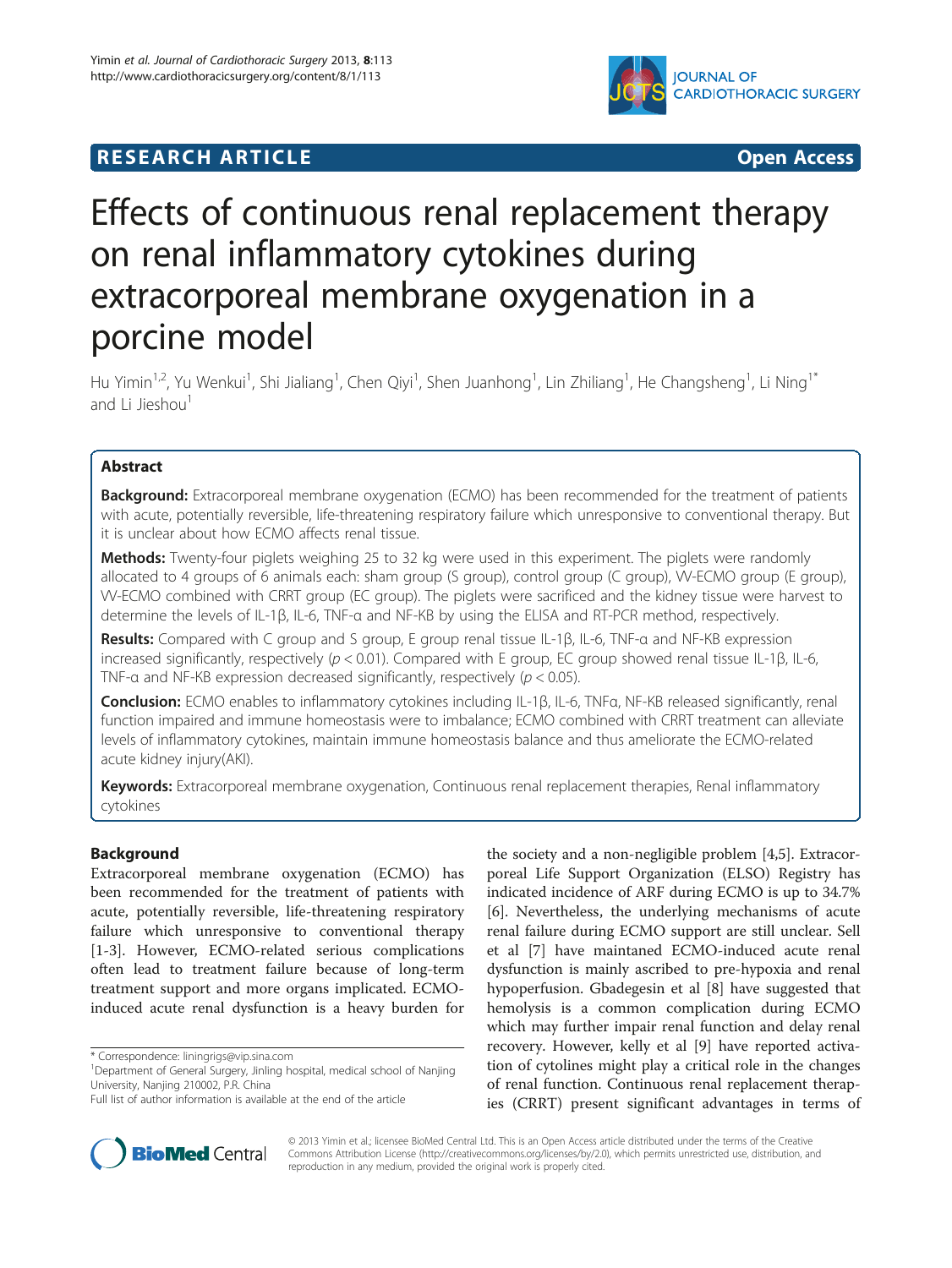well clinical tolerance from a hemodynamic condition and blood purification. CRRT may provide effort to maintain optimal fluid status in patients receiving ECMO. It is an effective measure method in dealing with acute renal failure during ECMO support. Previous studies indicated that CRRT had been found to remove the inflammatory cytokines in both animal studies and clinical researches. This study was designed to investigate the expression of renal inflammatory cytokines by receiving concomitant ECMO and CRRT in the healthy swine model so as to better apply the extracorporeal life support technology for clinical patients.

# Methods

# Animals and groups

Twenty-four piglets weighing 25 to 32 kg were used in this experiment. All animals were used and cared followed "The Principles of Laboratory Animal Care" by the National Society of Medical Research and with the "Guide for the Care and Use of Laboratory Animals" ([http://www.nap.edu/catalog/ 5140.html\)](http://www.nap.edu/catalog/ 5140.html). This study was approved by the Animal Care Committee of Jingling Hospital.

The piglets were randomly allocated to 4 groups of 6 animals each: sham group (S group),control group (C group), VV-ECMO group (E group), VV-ECMO combined with CRRT group (EC group). The studies were done 24 hours.

# Surgical procedure

Anesthesia was induced with intramuscular injection of ketamine (20 mg/kg), diazepam (8 mg/kg), atropine (0.1 mg/kg) and maintained with intravenous ketamine (10-20 mg/kg/hr) and diazepam (8 mg/kg/hr). A 22-gauge intravenous (IV) catheter was then placed in the ear vein, and crystalloid fluid was administered at a rate of 7 to 10 mL/kg/h. After tracheotomy and an internal diameter 6.0 cm tracheal tube placement, mechanical ventilation was established, using volume-controlled mode with  $FiO<sub>2</sub>$  of 21% and a positive end-expiratory pressure set at 5 mmHg throughout the experimental period. Tidal volumes were adjusted to 5-8 mL/kg. Respiratory rate was set at 15/min.

A venous catheter was placed into right internal jugular vein to administer Ringer's lactate at a rate of 3 mL/kg/hr initially. The rate was increased to maintain the mean arterial pressure above 60 mmHg. The groin was instrumented via cutting down with a femoral arterial line for hemodynamic monitor and laboratory samples. A femoral venous line was placed for administration of intravenous fluids and medication. At the end of the experiment, the piglet was sacrificed with Potassium Chloride (40 mL, 1 mol/L,i.v.). The right kidney was removed rapidly and stored at -80°C for subsequent analysis.

### VV-ECMO proceduce

Before cannulation, each animal received bolus heparin (150 U/kg), followed by a continuous infusing of heparin to keep the activated clotting time (ACT) at 180 to 220 s during the process of ECMO. Right internal jugular vein was cannulated with a 17Fr Biomedicus arterial cannula (Medtronic Perfusion Systems, Minneapolis, MN), which was advanced into the right atrium. And another a 17 Fr Biomedicus venous drainage cannula (Medtronic Perfusion Systems, Minneapolis, MN) was inserted into right femoral vein. Placement of these cannulae was confirmed by ultrasound.

ECMO circuit (Quadrox PLS,Maquet,Germany) was primed with 500 ml Voluven and 200-300 ml Ringer's lactate. The VV-ECMO system consisted of a centrifugal pump (Rotaflow Console, Maquet, Germany), and a heat exchange (Heater-Cooler Unit HCU 30, Maquet, Germany)maintaining temperature at 37°C. Sweep gas was 100% oxygen at a flow rate equal to the blood flow rate (1:1). Blood in circuit was drained from right femoral vein and infused into internal jugular vein at the rate of 50 ml/(kg.min).

### CRRT setting

CRRT was performed in a pre-dilution mode using a polysulfone membrane (1.4 m2 AV 600 s, ultraflux, Germany) connected to a continuous blood pump (Baxter BM 25, Baxter SAN Germany). Blood flow rate was set at 160-180 mL/min. A lactate-buffered replacement fluid (deploy Jingling prescription, china) was administered in a post-dilutional fashion.

Connecting CRRT device to ECMO circuit was performed in the following manner: The inlet (arterial) line of the CRRT circuit was connected after oxygenator by a three-way tap and the outlet (venous) line was connected to the circuit at another tap on infusing cannula. The treatment was zero balanced at an ultrafiltration rate of 20 mL/kg/h. The filters were unchanged during 24 hours each time.

### Determination of inflammation markers

Levels of TNF- $\alpha$ , IL-1β, IL-6 in renal tissues were quantified with enzyme-linked immunosorbent assay kits specific for the pig cytokines according to manufacturer instructions (R&D Systems, Munich, Germany). Values were expressed as picograms per milligram of protein for tissue samples. The nuclear extracts were prepared as described elsewhere. Electrophoretic mobility shift assay was performed with a commercial kit (Gel Shift Assay System; Promega Corporation, Madison, Wis). Nuclear factor КB (NF-КB) consensus oligonucleotide (AGT-TGA-GGG-GAC-TTT-CCC-AGG) was labeled with [γ-32P] adenosine triphosphate (Free Biotech, Beijing, China)with T4 polynucleotide kinase. Equal amounts of nuclear extract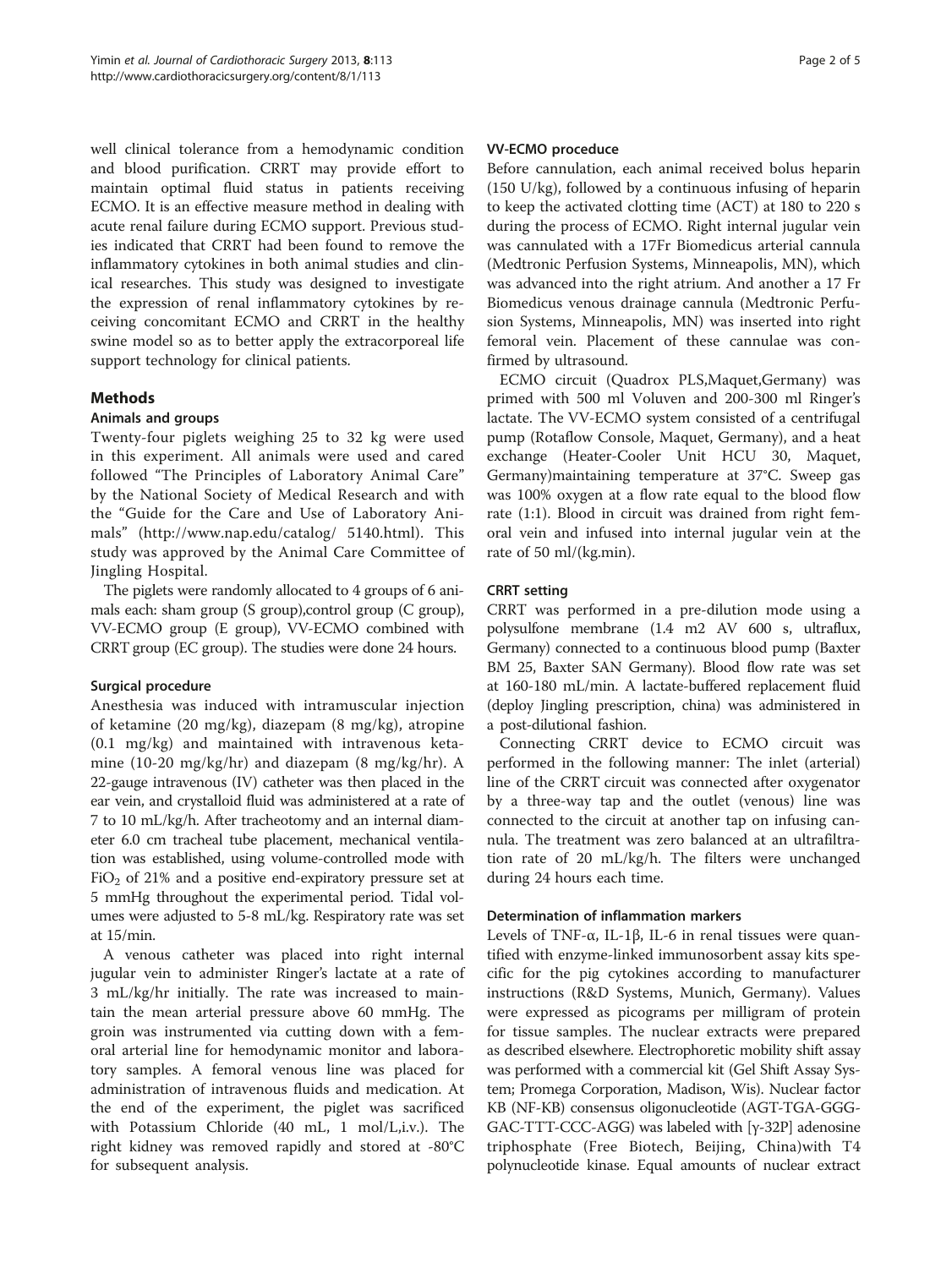



(60 μg) were added to 9 μL of gel shift binding buffer (10 mmol/L tris(hydroxymethyl) aminomethane hydrochloride, pH 7.5, 50-mmol/L sodium chloride, 0.5 mmol/L ethylenediaminetetraacetic acid, 1-mmol/L magnesium chloride, 0.5-mmol/L deoxythymidine triphos-phate, 4% glycerol, 0.05-mg/mL polynucleotide deoxyinosine deoxy-cytosine) for 15 min at room temperature. The mixture was incubated for 30 minutes with 1 μL of the phosphorus 32–labeled oligonucleotide probe. A 1 μL portion of loading buffer was added and the sample was electrophoresed in a 4% polyacrylamide gel at 390 V for 1 hour. The dried gel was exposed to x-ray film (Fuji Hyperfilm; Fuji Photo Film Co, Ltd, Tokyo, Japan) at 70°C. The intensity of the NF-КB complex was quantified by densitometry.

#### Statistical analysis

Measurement data were expressed as mean ± SD. All the statistical analyses of the data were performed by a commercially available statistical software package (SPSS for Windows version 13.0; SPSS Inc, Chicago, IL).We used a repeated measurement analysis of variance (ANOVA with



Repeated Measurements) between C group and S group, between S group, E group, EC group repeated measurement variables.  $P \leq 0.05$  was considered to be significant.

# Results

Compared with C group and S group, renal IL-1β expression in E group increased significantly( $p < 0.01$ ) (see Figure 1). Compared with E group, EC group showed decreased renal IL-1β expression( $p < 0.01$ ).

The expression of renal IL-6 in E group showed significant increase as compared with C group and S group  $(p < 0.01)$  (see Figure 2). Compared with E group, EC group showed renal tissue IL-6 expression decreased significantly( $p < 0.01$ ).

Compared with C group and S group, E group showed renal TNF-α expression significant increased( $p < 0.01$ ) (see Figure 3). Compared with E group, EC group showed renal TNF- $\alpha$  expression decreased significantly( $p < 0.01$ ).

Compared with C group and S group, E group showed renal NF-KB expression increased significantly( $p < 0.01$ ) (see Figure 4). Compared with E group, EC group showed renal NF-KB expression decreased significantly( $p < 0.05$ ).

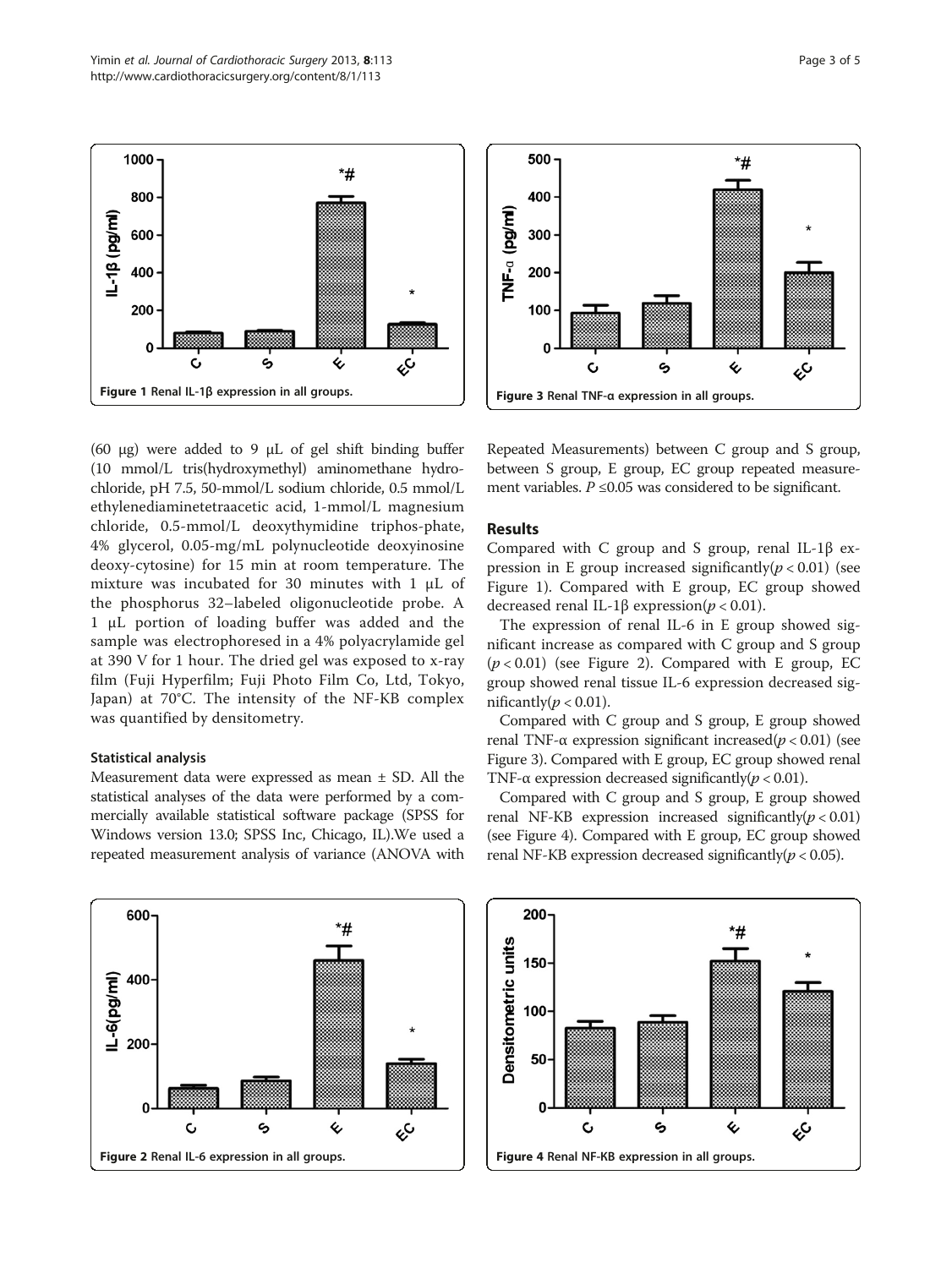# <span id="page-3-0"></span>**Discussion**

This study was designed to elucidate the expression of renal tissue cytokines by receiving concomitant ECMO and CRRT in the healthy swine model. Our results showed that it might remove ECMO-induced cytokines, maintain the role of immune equilibrium, reduce the extent of ECMO-related SIRS, thereby leading to improve ECMO-related acute renal dysfunction.

CRRT was applied to acute renal failure patients have been widely recognized. CRRT matched with human kidney by continuously, slowly and convection running. Its mainly advantage is that it could stabilize the hemodynamic, improve azotemia, electrolytes and watersalt metabolism, keep on cleaning cycle of all sorts of cytokines and improve nutrition [\[10](#page-4-0)-[13](#page-4-0)].

Previous animal experiments and clinical studies have shown that blood components are continually exposed to non-biological artificial surface from cardiopulmonary bypass pipe and changes of the nonphysiological hemorheology during ECMO running. This leads to the complement system, the kallikrein system, neutrophils and vascular endothelial cell activated, cell surface adhesion molecule expression, mast cell degranulation, tumor necrosis factor (TNFα), interleukin (e.g. IL-1β, IL-6, IL-8) and other cytokines signaling cascad style released,which triggered ECMOrelated SIRS [[14-17\]](#page-4-0).

These cytokines amplified the response of neutrophils and endothelial cells, and which caused extensive microvascular injury, microcirculation acidic metabolites and a large number of oxygen free radicals which generated significantly. Anti-inflammatory and pro-inflammatory cytokines increased, inflammatory response was out of control and homeostasis of immune system was showed imbalance in plasma concentrations, These ultimately lead to multiple organ dysfunction, especially for the renal dysfunction. NF-КB is a key factor which leads to inflammation and acute kidney injury and it also can positively induce the synthesis of a variety of inflammatory cytokines.

The present study showed that inflammatory cytokines including IL-1β, IL-6, TNF-α, NF-КB significantly increased in the ECMO group, and further confirmed result that it can be evoked by ECMO-related SIRS when ECMO treatment used alone. Inflammatory cytokines including IL-1β, IL-6, TNFα, NF-КB also increased in the ECMO + CRRT group. However, compared with the ECMO group, both slowed down significantly. These indicated that the ECMO combined with CRRT treatment can exert an immunomodulatory effect in order to maintain the immune equilibrium. It also can further reduce the degree of ECMO-related SIRS, and thus play a significant role in reversing the occurrence of acute kidney injury which related with ECMO.

#### Conclusions

The present data demonstrates that, by receiving concomitant extracorporeal membrane oxygenation and continuous renal replacement therapy could decrease inflammatory cytokine. ECMO enables to inflammatory cytokines including IL-1β, IL-6, TNFα, NF-КB released significantly, CRRT could also regulate the factors responsible for inflammation, including decreasing IL-1β, IL-6, TNF-α-mediated NF-κB pathway. This research provides a possible explanation to the molecular mechanism of improving renal function during combined ECMO and CRRT. Thus, the widely used combined ECMO and CRRT can alleviate levels of inflammatory cytokines, maintain immune homeostasis balance and thus ameliorate the ECMO-related acute kidney injury(AKI).

#### Abbreviations

ECMO: Extracorporeal membrane oxygenation; CRRT: Continuous renal replacement therapies; ELSO: Extracorporeal life support organization; NF-КB: Nuclear factor КB; TNFα: Ttumor necrosis factor; IL-1β: Interleukin-1β; IL-6: Interleukin-6; IL-8: Interleukin-8; ACT: Activated clotting time; AKI: Acute kidney injury; SIRS: Systemic inflammatory response syndrome.

#### Competing interests

The authors declare that there were no competing interests in this study. This study was supported by a grant for 12th five-year major project (No. AWS11j03).

#### Authors' contributions

H YM completed most the scientific word and drafted the manuscript. S JL, C QY performed the model of ECMO. S JL completed the statistic work. C QY, S JH, L ZL, H CS helped the first author to finish the study. Y WK, L N, L JS helped to conceptualize and design the study and L N was correspondence for the paper. All authors read and approved the final manuscript.

#### Acknowledgements

We thank professor Sun Jie for his assistance in paper submission.

#### Author details

<sup>1</sup>Department of General Surgery, Jinling hospital, medical school of Nanjing University, Nanjing 210002, P.R. China. <sup>2</sup>Department of Anesthesiology, Jinling hospital, medical school of Nanjing University, No. 305, East Zhongshan Road, Nanjing 210002, P.R. China.

#### Received: 2 November 2012 Accepted: 26 March 2013 Published: 29 April 2013

#### References

- 1. Davies A, Jones D, Bailey M, et al: Extracorporeal membrane oxygenation for 2009 influenza a(H1N1) acute respiratory distress syndrome[J]. JAMA 2009, 302:1888–1895.
- 2. Kumar A, Zarychanski R, Pinto R, et al: Critically ill patients with 2009 influenza a(H1N1) infection in canada[J]. JAMA 2009, 302:1872–1879.
- 3. Chalwin RP, Moran JL, Graham PL: The role of extracorporeal membrane oxygenation for treatment of the adult respiratory distress syndrome: Review and quantitative analysis. Anaesth[J] Intensive Care 2008, 36:152-161.
- Doll N, Kiaii B, Borger M, et al: Five-year results of 219 consecutive patients treated with extracorporeal membrane oxygenation for refractory postoperative cardiogenic shock[J]. Ann Thorac Surg 2004, 77:151–157.
- 5. Smedira NG, Moazami N, Golding CM, et al: Clinical experience with 202 adults receiving extracorporeal membrane oxygenation for cardiac failure: survival at five years[J]. J Thorac Cardiovasc Surg 2001, 122:92–102.
- 6. Conrad SA, Rycus PT, Dalton H: Extracorporeal life support registry report 2004[J]. ASAIO J 2005, 51:4–10.